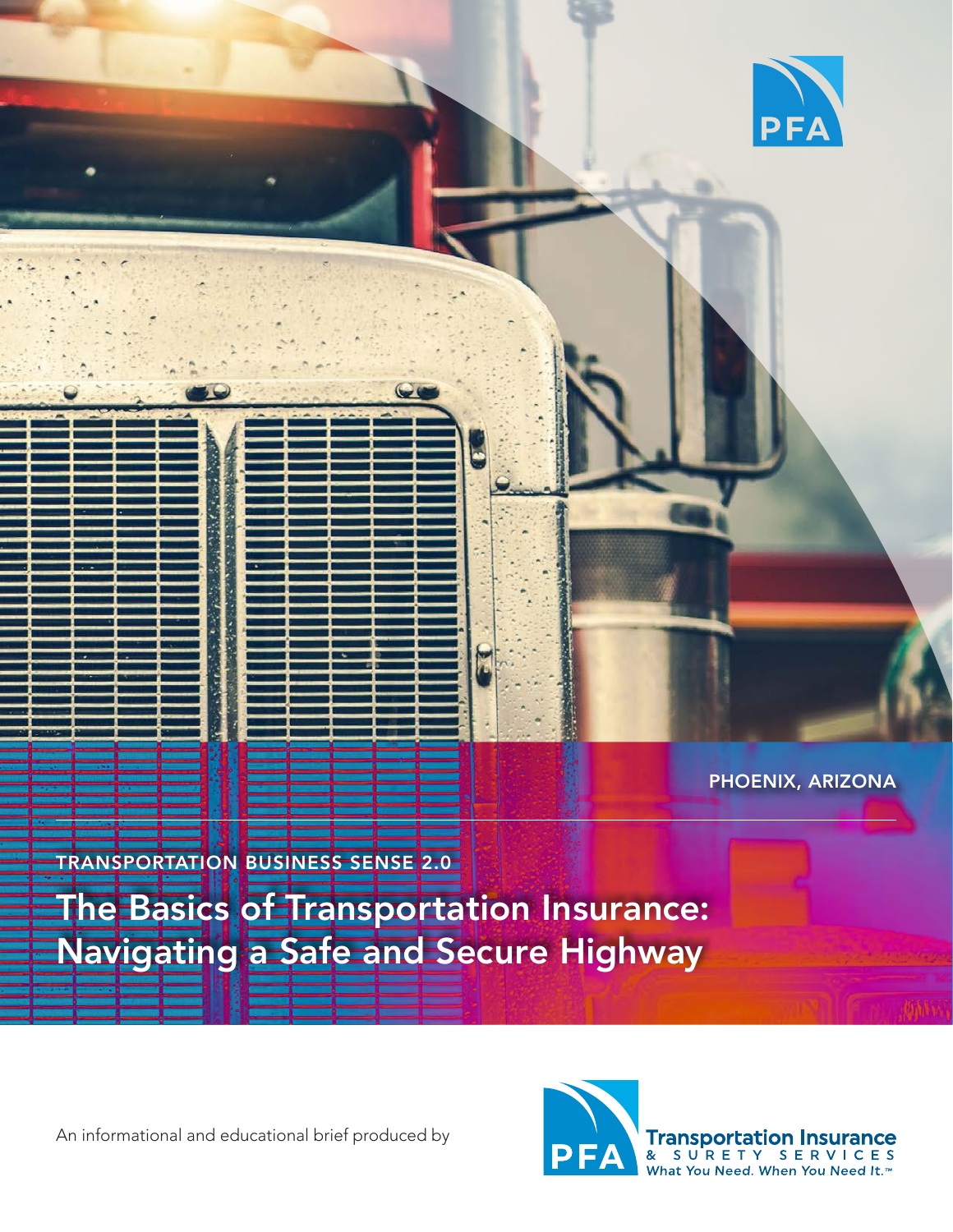- **The best way to protect your business and ensure your success is to adopt the mindset of** preparing for all eventualities. That is essential in a fast-moving industry such as transportation. It is particularly true for Freight Brokers given the fluid and comprehensive nature of logistics. Yet it also applies to Freight Forwarders, Motor Carriers and other transportation companies.
- Freight Broker Contingent Cargo coverage is transportation insurance that is available in both legal form and broad form.
- Freight Broker Auto Liability coverage sometimes referred to as Contingent Auto Liability provides bodily injury and property damage liability coverage to a freight broker or forwarder if they are brought into a lawsuit caused by a truck accident involving a motor carrier to whom they brokered a load.
- **Commercial General Liability insurance coverage typically includes a General Liability policy**  that is intended to respond to the financial risk that can be assumed for third party bodily injury claims occurring on your premises.
- These three forms of transportation insurance coverage Contingent Cargo, Auto Liability and General Liability -- are the three main pillars behind building a safe and secure foundation for your logistics company. With this baseline in place, Freight Brokers will not only benefit from the peace of mind of coverage against some of the highest risks of doing business, they will afford themselves more business opportunities with shippers and others requiring these coverages – especially Contingent Cargo -- to be in place. We specialize in both Freight Broker insurance coverage and Trucking Insurance. <p>\n<b>Definition</b> for all eventualities. That is essential in a fastromoving induction in the <i>in</i> frequency, the target distribution for the <i>in</i> frequency, and the <i>in</i> frequency, the <i>in</i> frequency, the <i>in</i> frequency, the <i>in</i> frequency, the <i>in</i> frequency, the <i>in</i> frequency, the <i>in</i> frequency, the <i>in</i> frequency, the <i>in</i> frequency, the <i>in</i> frequency, the <i>in</i> frequency, the <i>in</i> frequency, the <i>in</i> frequency, the <i>in</i> frequency, the <i>in</i> frequency, the <i>in</i> frequency, the <i>in</i> frequency, the

# 2.0 Transportation Insurance: Navigating a safe and secure highway

### 2.1 Overview: Providing the basics of transportation insurance

The transportation industry is an engine of the economy. Freight Brokers, Freight Forwarders, Motor Carriers and others all play essential roles in keeping our economy going. Yet it is not without risk. Whenever there is risk, it pays to ensure that you have what you need in place. That not only involves registering with the Federal Motor Carrier Safety Administration (FMCSA) and providing evidence of either a BMC-84 or BMC-85 surety instrument – a requirement of federal law – it encompasses having basic transportation insurance coverage in place.

This is particularly important because there are many moving parts to the business given the important role played by third parties. The best way to protect your business and ensure your success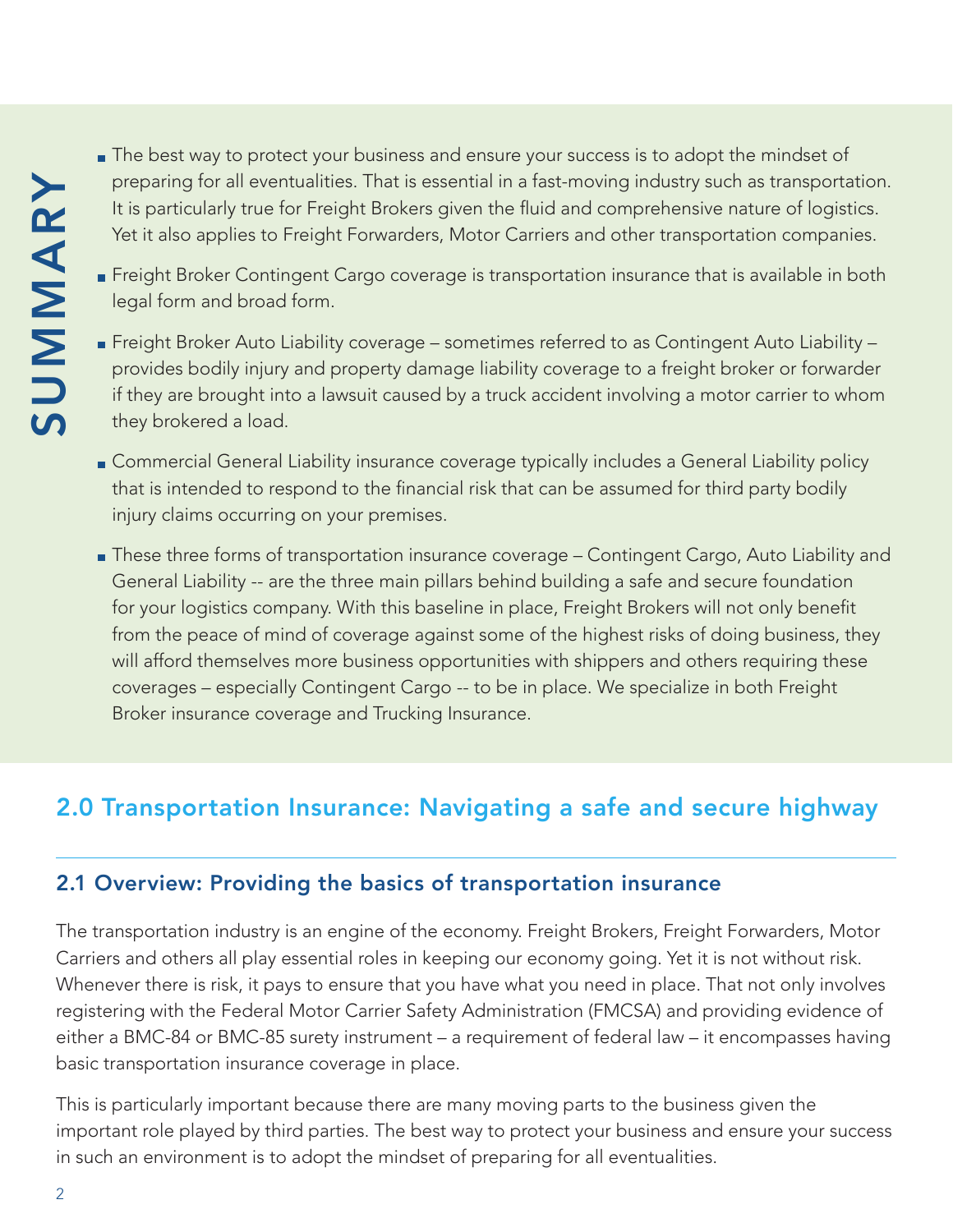That is essential in a fast-moving industry such as transportation. It is particularly true for Freight Brokers given the fluid and comprehensive nature of logistics, where the most successful companies thrive because they are able to keep their focus on the business at hand. They do not spend much time worrying about risk management and expensive litigation because they have the basics of transportation insurance coverage in place.

#### To that end, the basics – essential to navigating a secure foundation – are:

- Freight Broker Contingent Cargo, both legal form and broad form;
- Commercial General Liability
- Contingent Auto Liability

### Above and beyond these three principal forms of transportation insurance, logistics companies should consider:

- Professional (E&O) Liability
- Shippers Interest Cargo
- Umbrella/Excess
- Work Comp
- Warehouse
- Property of Others
- Inland Marine
- Other exposures that need to be addressed

#### Trucking companies should consider:

- Auto Liability
- Cargo
- General Liability
- Physical Damage
- Other exposures that may pertain to unique aspects of your operations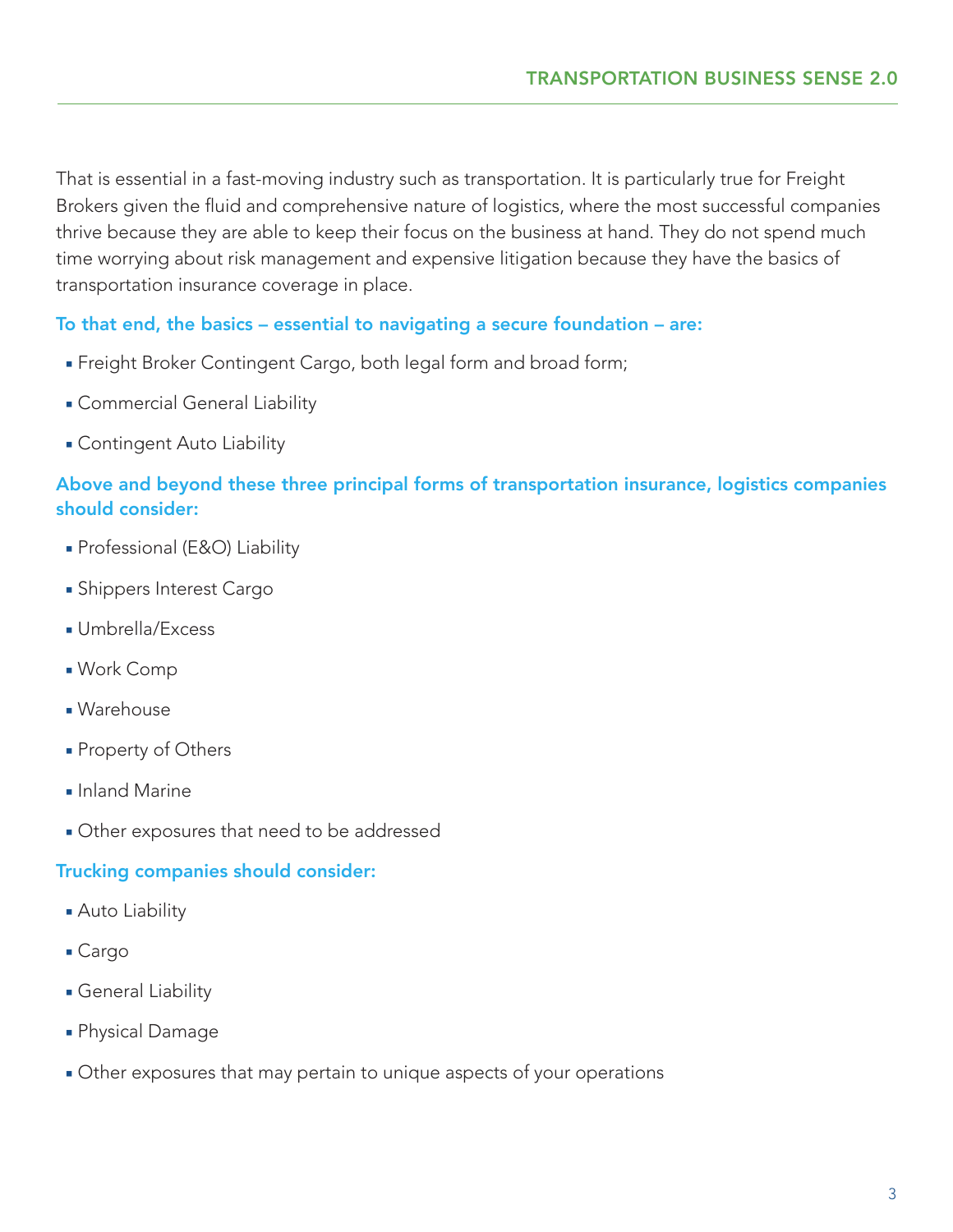# 2.2 What & Why? Defining contingent cargo, auto liability and general liability Contingent Cargo Insurance

For most if not all Freight Brokers, Contingent Cargo means "peace of mind" and it is frequently required under many shipper agreements. There are two main types of Contingent Cargo products available for Freight Brokers: Contingent Cargo (Legal Liability) and Contingent Cargo (Broad Property Form):

#### Freight Broker Contingent Cargo Coverage – Legal liability

Contingent Cargo Coverage – Legal liability is designed to cover a freight brokers' "legal liability" and claims expenses arising from physical loss of -- or damage to -- cargo while in a hired motor carrier's care, custody or control. When triggered by a lawsuit emanating from cargo damage, this kind of policy covers the legal defense costs incurred by the freight broker. Legal liability coverage is typically less expensive than broad property form coverage.

#### Freight Broker Contingent Cargo Coverage – Broad Form

In cases where a motor carrier does not respond or pay a valid claim, Broad Form Contingent Cargo policies cover costs arising out of direct property damage to cargo dispatched to a motor carrier for an insured loss. When triggered by the denial or avoidance of a valid claim by a motor carrier or their insurer, Broad Form Contingent Cargo coverage responds with payment to the insured or loss payee for covered claims. Given that there is no requirement of a formal lawsuit, Broad Form helps protect relationships with shippers and clients. This provision – that covered claims are paid out as compared to the defense only protection of legal liability – is a key advantage of Broad Form.

#### Freight Broker Auto Liability Policy

Sometimes called Contingent Auto Liability insurance, this coverage provides bodily injury and property damage liability coverage to a freight broker or forwarder if they are brought into a lawsuit caused by a truck accident involving a motor carrier to whom they brokered a load. Unlike other forms of insurance that typically have an annual aggregate limit, the freight broker auto liability policy may cover up to \$1 million per each occurrence. Defense coverage will normally be provided outside the policy limits, and coverage applies -- regardless of the type of cargo hauled.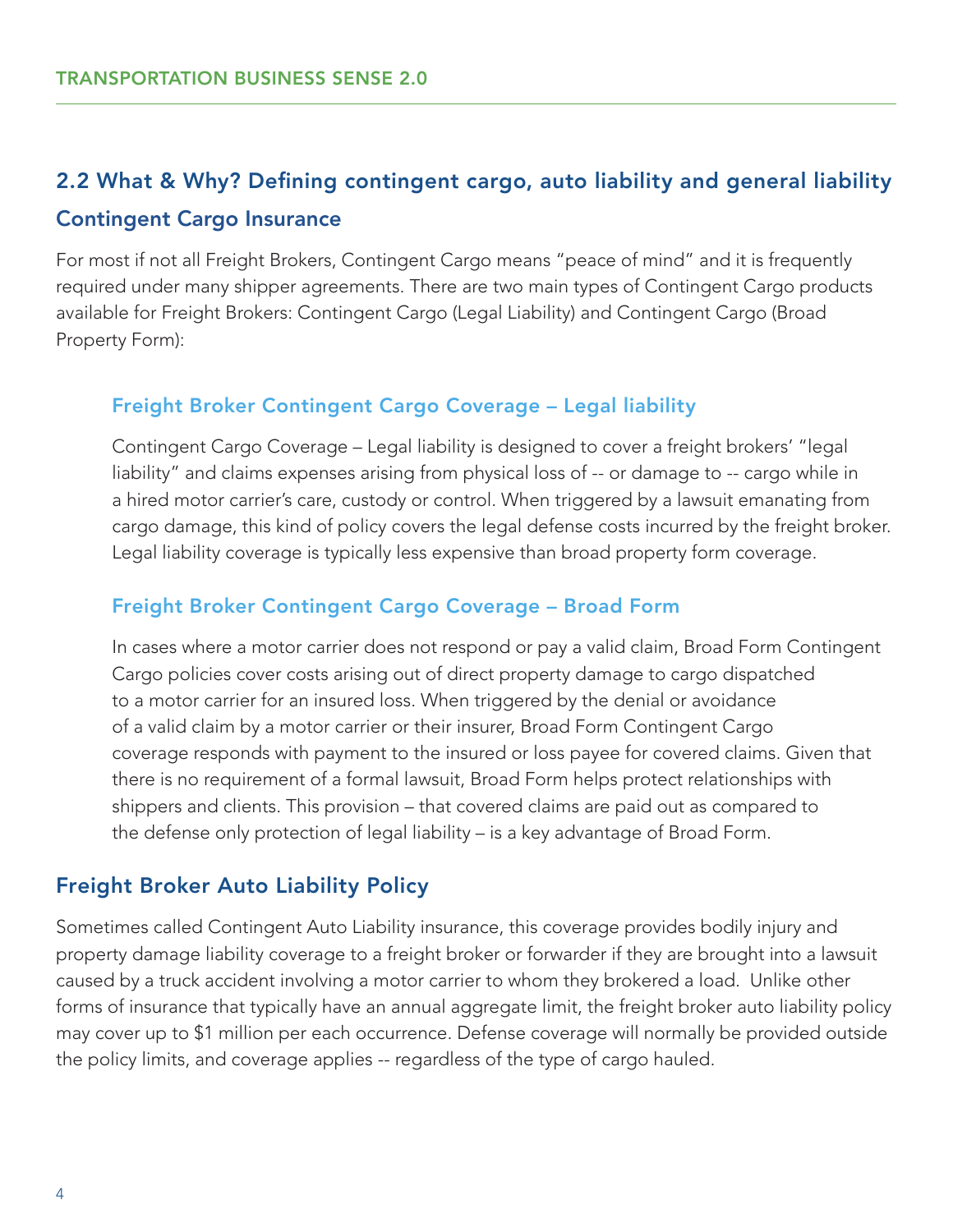## Commercial General Liability

Coverage includes a General Liability policy that is intended to respond to the financial risk that can be assumed for third-party bodily injury claims occurring on your premises.

Why should you consider Commercial General Liability Coverage? The answer is simple: To satisfy contracts! This is not just insurance speak, but it's an opportunity to have a quick reality check. And that reality is that shipping contracts are including General Liability in the insurance requirements with greater frequency. Landlords and affiliated businesses also require this in the agreements that you will encounter as your brokerage expands. The PFA Insurance Team can help you address the contractual terms and all those 'odd' insurance requirements. Do not stress when you are asked about 'additional insured, waiver subrogation, primary non-contributory' because we can help you get them added too.

One more reality of today's commerce and industry is that the thieves can't always be seen. They are digital, electronic, and remote in their tactics. Due to this threat, some contracts now include cyber coverage requirements. The best coverage tends to be found in specialized policies rather than those that are added onto a package that you have on other exposures. PFA has obtained access to specialized programs that will help you learn about and reduce your potential exposures and protect you if something does occur.

### 2.3 Shippers Interest and Other Common Needs

Whether you're a Freight Broker, Freight Forwarder or Motor Carrier, expanding your business opportunities is a keystone to business strength and independence. One of the surefire ways for Freight Brokers to increase their revenues is Shipper's Interest. A small investment in Shipper's Interest and other carefully selected transportation insurance products can help grow your business. Some things to think about as you map out a plan that will take you through the current disruption include:

- **Shipper's Interest**, which can be an effective way to cover high-value cargo, protect key shipper relationships and provide insurance at the time it is needed without facing costs in advance;
- In addition to Auto and General Liability, **Umbrella/Excess Liability** may also arise in the insurance requirements of certain shippers.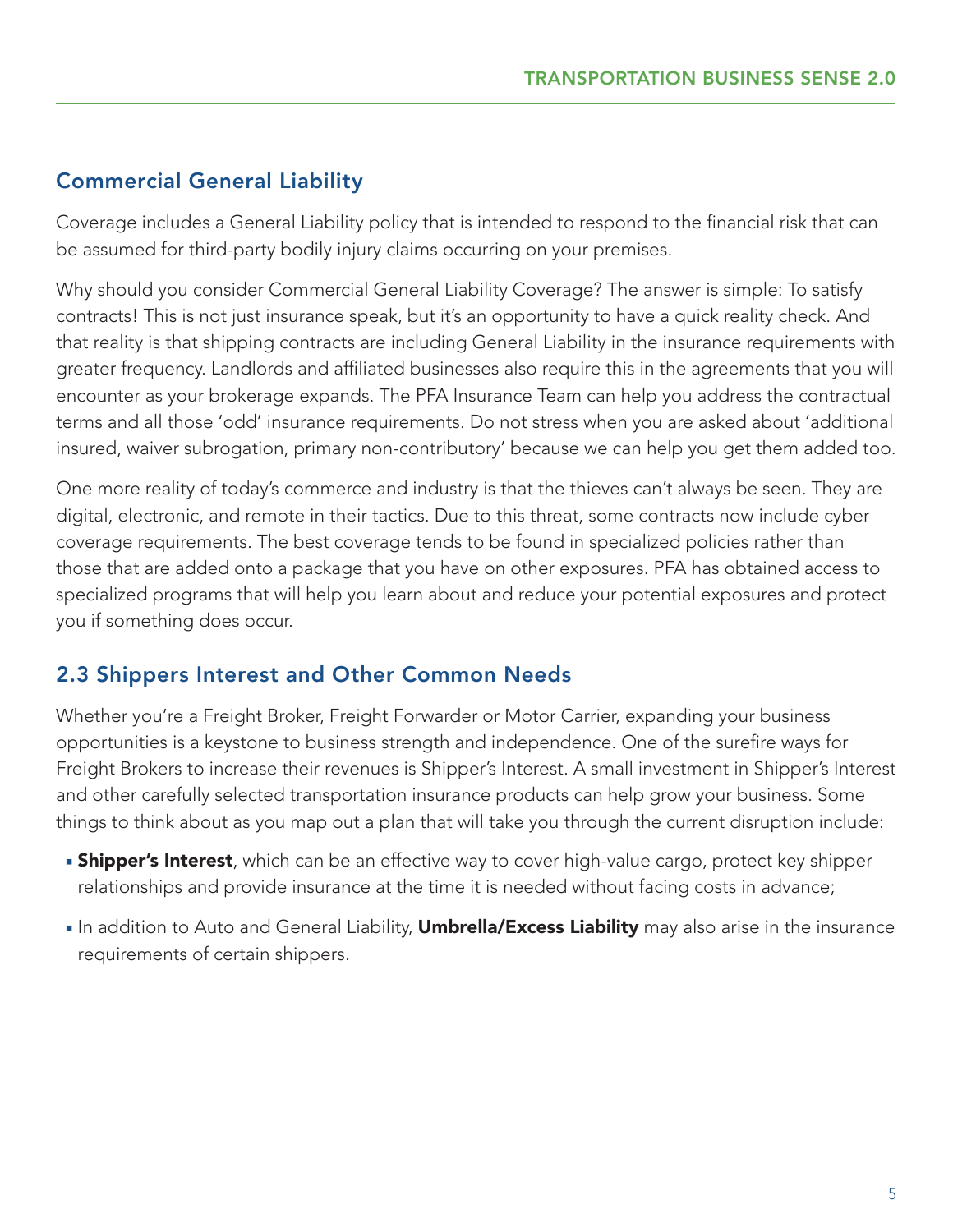When a shipper provides you with their insurance requirements, be aware of three additional coverage requirements. Often called endorsements, these coverage requirements need to be addressed so that we can get you set up correctly from the start. The requests you should clarify with the shipper may include:

Additional Insured (AI) – This typically applies to liability coverage. Based on the coverage, specific terms may be required by the requesting party;

Waiver of Subrogation (WOS) – In the case that a claim is paid under the policy, this endorsement is intended to prevent the recovery of money from the party named on this form;

**Primary and Non-Contributory (PNC)** – This is intended to make the policy pay before other policies without seeking contributions from the other policies that could be noted as primary (noncontributory).

## 2.4 Questions or Concerns?

Whether you are a Freight Broker, Freight Forwarder or Motor Carrier, all that you need to do is call us if you have any questions about your particular situation or circumstances, or how to go about putting the essential transportation insurance policies in place. If you have any questions regarding Contingent Cargo, Auto Liability or General Liability insurance coverage – or any of the other forms of coverage outlined in this brief, we have experienced PFA associates standing by to answer your concerns and walk you through the process.

Give us a call at 1-800-595-2615 and a Commercial Insurance Advisor will be ready to help. You can also send an inquiry to [agency@PFAprotects.com](mailto:agency%40PFAprotects.com?subject=) and we'll set a convenient time to review this with you.

Our bottom line: Setting you up with the coverage you need and providing you with a Certificate of Insurance that can help you secure contracts and give you a solid foundation. We are here to help protect your business and ensure your success!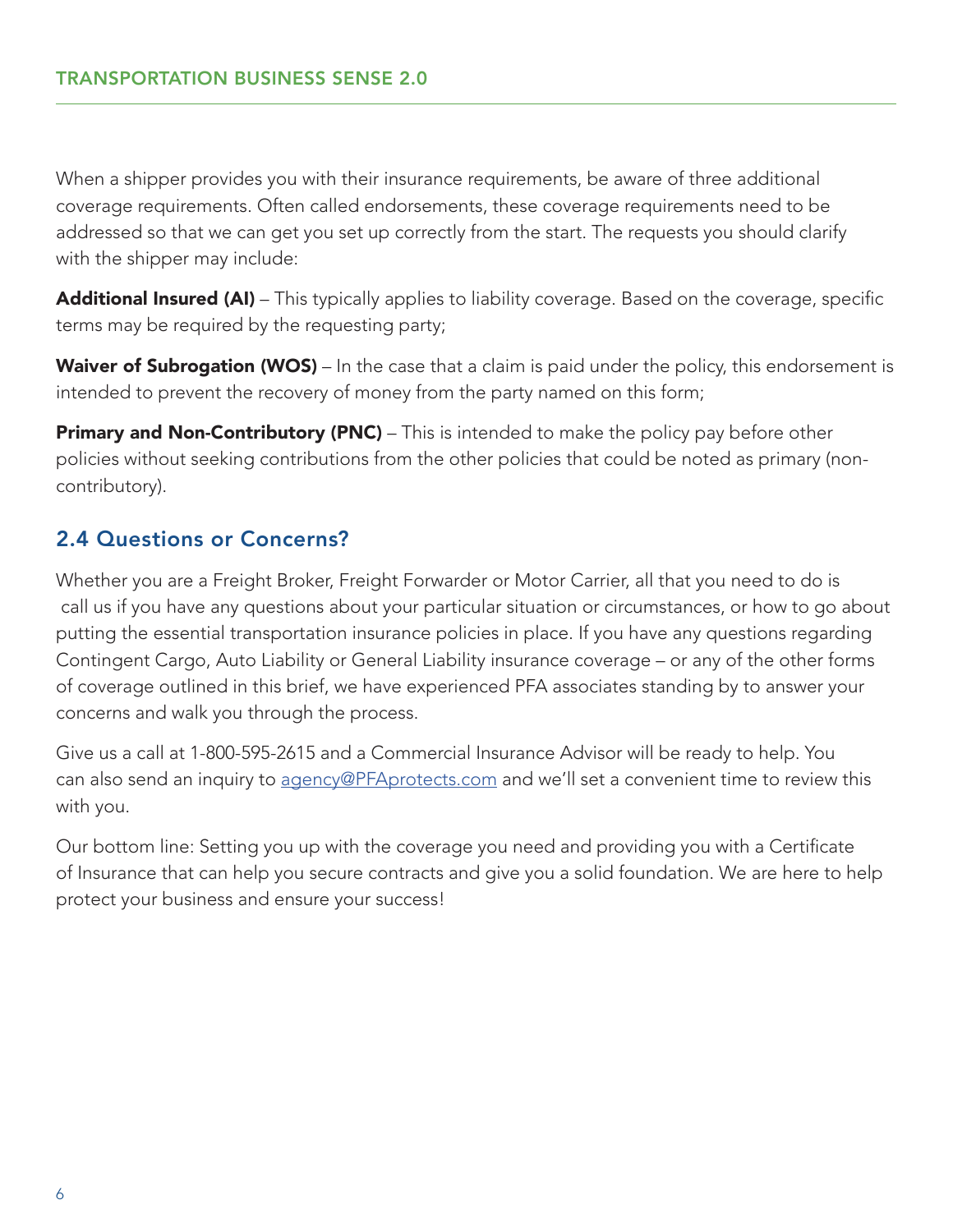We're here to give you What You Need, When You Need It. And that includes the kind of knowledge, expertise and experience we are committed to sharing with you across multiple platforms.

Visit our website at [www.PFAprotects.com](http://www.PFAprotects.com) (check out our blogs)

Subscribe to our PFA Protects e-newsletter (https://pfaprotects.com/newsletter-archive/);

Subscribe to PFA TV on Vimeo [\(https://pfaprotects.com/pfa-tv/\)](https://pfaprotects.com/pfa-tv/))

Subscribe to PFA Protects: The Transportation Insurance & Surety Podcast [\(https://pfaprotects.com/pfa-protects-podcast/](https://pfaprotects.com/pfa-protects-podcast/))

Like us on Facebook [\(https://www.facebook.com/PFAprotects/\)]((https://www.facebook.com/PFAprotects/)

Follow us on Twitter (<https://twitter.com/PFAprotects>)

Follow us on LinkedIn [\(https://www.linkedin.com/company/pfaprotects/about/](https://www.linkedin.com/company/pfaprotects/about/))